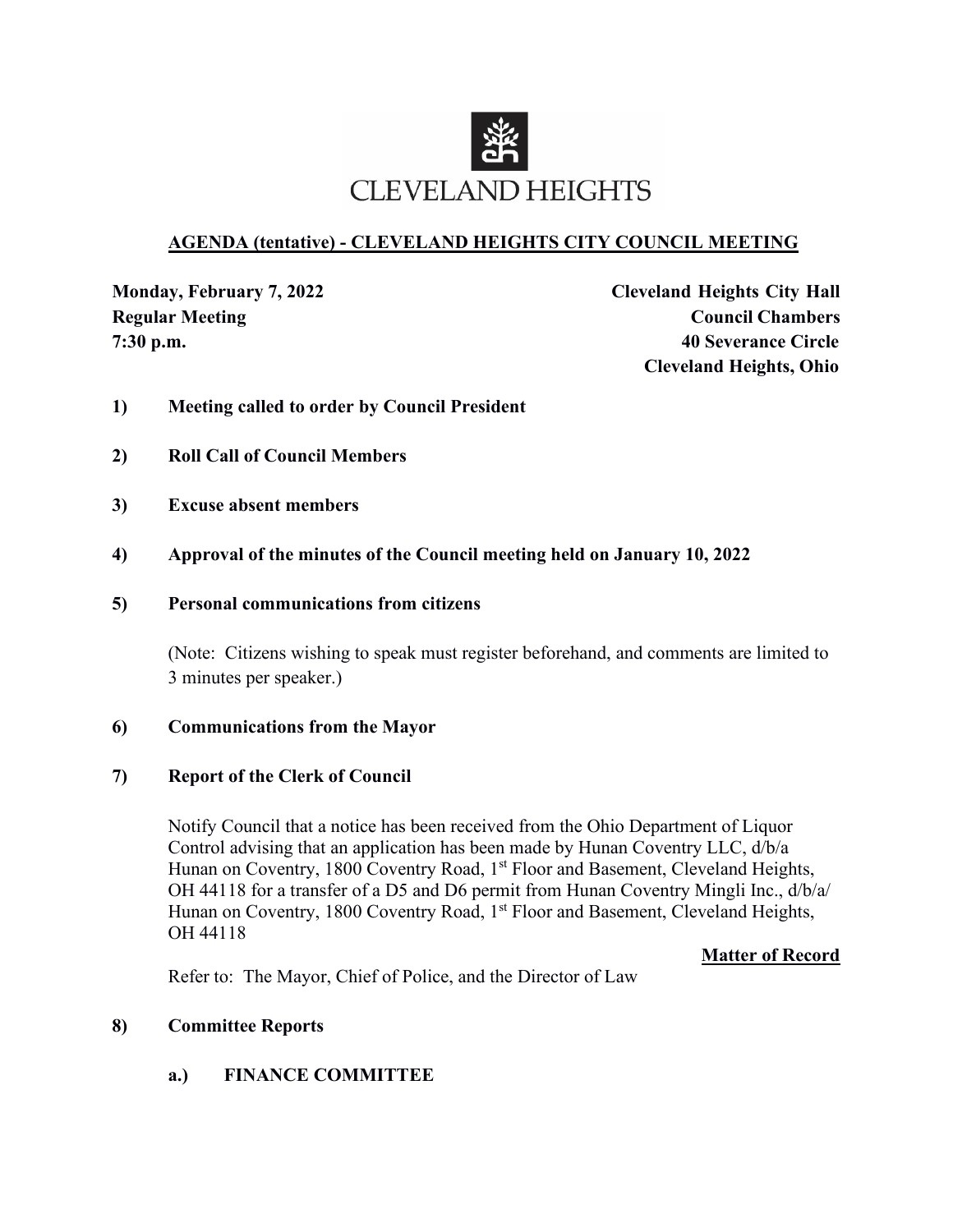**ORDINANCE NO. 12-2022 (F),** *First Reading***.** An Ordinance to amend certain subparagraphs of Ordinance No. 139-2021 (F), relating to appropriations and other expenditures of the City of Cleveland Heights, Ohio for the fiscal year ending December 31, 2022; and declaring an emergency.

Introduced by Mayor Seren

Vote \_\_\_\_\_\_\_\_\_\_ \_\_\_\_\_\_\_\_\_\_\_\_ \_\_\_\_\_\_\_\_\_\_\_\_\_\_\_ For Against No. Reading

## **b.) HOUSING AND BUILDING COMMITTEE**

## **c.) MUNICIPAL SERVICES COMMITTEE**

**RESOLUTION NO. 13-2022 (MS),** *First Reading***.** A Resolution authorizing the Mayor to enter into a grant agreement with the Northeast Ohio Regional Sewer District to accept funds under the 2022 Member Community Infrastructure Grant Program for the SSO Control of CH-2, CH-12, CH-30, CH-33, CH-39 and Rehabilitation Project; and declaring an emergency.

Introduced by Mayor Seren

 $Vote$ 

For Against No. Reading

**RESOLUTION NO. 14-2022 (MS),** *First Reading***.** A Resolution authorizing the Mayor to enter into a grant agreement with the Northeast Ohio Regional Sewer District to accept funds under the 2022 Member Community Infrastructure Grant Program for the design control of the SSOs CH-9, CH-32, CH-57 AND CH-58 (Monmouth) Project; and declaring an emergency.

Introduced by Mayor Seren

Vote \_\_\_\_\_\_\_\_\_\_ \_\_\_\_\_\_\_\_\_\_\_\_ \_\_\_\_\_\_\_\_\_\_\_\_\_\_\_

For Against No. Reading

#### **d.) PLANNING AND DEVELOPMENT COMMITTEE**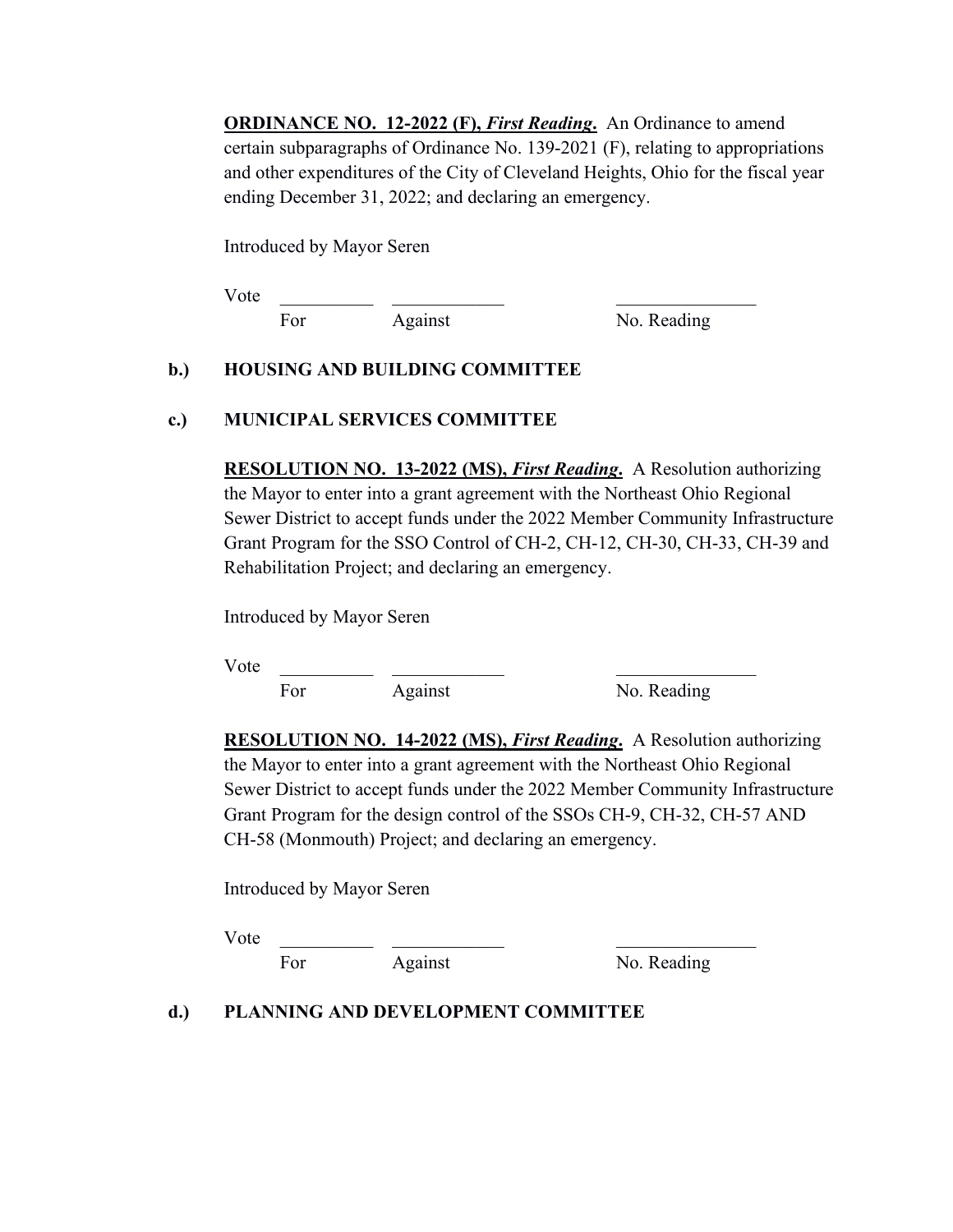**ORDINANCE NO. 10-2022 (PD),** *Second Reading***.** An Ordinance authorizing the Mayor to execute an agreement for the purchase of certain real property located at 13230-13232 Cedar Rd.; and declaring an emergency.

Introduced by Mayor Seren

 $Vote$ 

For Against No. Reading

## **e.) PUBLIC SAFETY AND HEALTH COMMITTEE**

## **f.) ADMINISTRATIVE SERVICES COMMITTEE**

**ORDINANCE NO. 15-2022 (AS),** *First Reading***.** An Ordinance providing for the submission to the electors of the City of Cleveland Heights of proposed amendments to the Charter of the City of Cleveland Heights for placement on the May 3, 2022 ballot; and declaring an emergency.

Introduced by Council Member

Vote \_\_\_\_\_\_\_\_\_\_ \_\_\_\_\_\_\_\_\_\_\_\_ \_\_\_\_\_\_\_\_\_\_\_\_\_\_\_

For Against No. Reading

# **g.) COMMUNITY RELATIONS AND RECREATION COMMITTEE**

**RESOLUTION NO. 16-2022 (CRR),** *First Reading***.** A Resolution recognizing March 2022 as National Women's History Month; and declaring the necessity that this Resolution become immediately effective as an emergency measure.

Introduced by Mayor Seren

Vote \_\_\_\_\_\_\_\_\_\_ \_\_\_\_\_\_\_\_\_\_\_\_ \_\_\_\_\_\_\_\_\_\_\_\_\_\_\_

For Against No. Reading

# **h.) COMMITTEE OF THE WHOLE**

**ORDINANCE NO. 17-2022 (COTW),** *First Reading***.** An Ordinance to require that a public activity park be created on the 1.07 acres of city-owned land at the corner of Lee Road, Tullamore Road and Meadowbrook Boulevard in Cleveland Heights, Ohio.